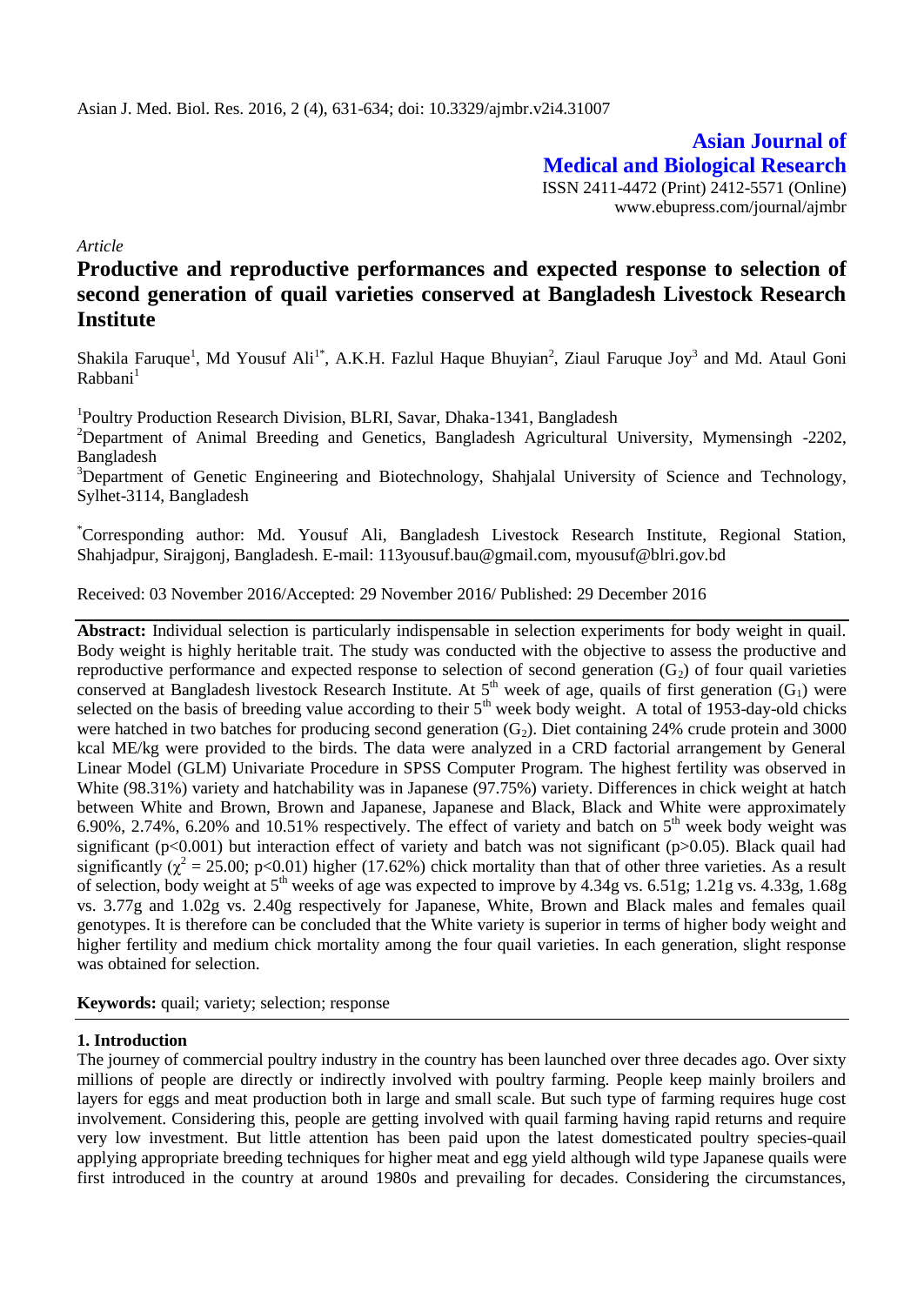Bangladesh Livestock Research Institute (BLRI) in collaboration with Bangladesh Agricultural University (BAU) has recently developed some color varieties of Japanese quail and found White (BB white) and Black (BB black) may further be studied to start parent lines for broiler quail production. Using these stocks and deliberate breeding policies it is possible to develop the meat type quail for our existing farming system. The development of meat type quail, firstly, will help to reduce the huge meat yield gap in the country offering a diversified source of poultry meat of different taste and food values. The poor people including the distress woman in the society will able to keep quails rather than the costly broiler or layer farming. Literally, it is said that eight quail can be reared against the same investment and space for a chicken. Even, landless farmers and children can keep quail in cage outside their dwelling house where usually pet birds are kept. Many experiments demonstrated significant genetic improvement and heterosis in selection experiments for body weight (BW) in Japanese quail. Woodard *et al.* (1973) conducted an experiment using mass selection over 29 generations for 6 weeks BW and demonstrated 70% BW increase in the selected line compared to that of unselected birds. At present, BLRI has conserving four varieties of quail. The objective of the study was to evaluate the productive and reproductive performances and expected response to selection of second generation  $(G_2)$  of quail varieties to create new era for the development of a meat type quail in the country of its own.

# **2. Materials and Methods**

# **2.1. Location of experiment**

This study was conducted at the research farm under Poultry Production Research Division of BLRI, Savar, Dhaka for a period of 52 weeks. A total of 800 quails belong to four genotypes namely Japanese, White, Black and Brown quail were used for the study purpose.

## **2.2. Management breeding practices**

The breeder males and females were being maintained in cages for single pair mating where inbreeding was practiced. In first generation  $(G_1)$ , birds were produced from hatching eggs collected from every single pen of the selected birds. At  $5<sup>th</sup>$  week of age, a total of 1953 male and female quails of first generation  $(G_1)$  were selected to produce 800 birds of  $2<sup>nd</sup>$  generation on the basis of breeding value according to their  $5<sup>th</sup>$  week's body weight. Five percent (5%) glucose solution was supplied all the birds for three days. The conventional brooding system was followed using electric bulbs. Diet containing 24% crude protein and 3000 kcal ME/kg was provided to the birds twice daily. Fresh and clean drinking water was also provided *ad libitum.* Biosecurity was strictly maintained and all the birds were received similar management throughout the experimental period.

## **2.3. Data collection**

Pedigree records of every single bird have been kept by using commercially available leg bands. Day-old chicks were weighed individually prior to transfer in to the brooders that were cleaned and disinfected earlier. One thermometer and a dry and wet bulb hygrometer were hanged in the brooder to keep regular record of temperature and humidity. Data on weight gain, feed efficiency, egg production, egg weight, fertility and mortality were recorded to study bird's performance. Record of temperature and humidity were also kept during the study period.

# **2.4. Experimental design**

The treatments were arranged in a 4 (varieties)  $\times$  2 (batches) factorial experiment.

# **2.5. Data analysis**

To take this situation into account the data were analyzed by factorial arrangement in a CRD by General linear Model (GLM) Univariate Procedure in SPSS Computer Program. The following general linear statistical model was used to analyze the different parameters:

 $Y_{ijk} = \mu + v_i + b_j + (v \times b)_{ij} + e_{ijk}$ ;

Where,  $Y_{ijk}$  is the dependent variable of the experiment;  $\mu$  is the overall mean;  $v_i$  is the effect of *ith* variety (i=1-4); **b**<sub>j</sub> is the effect of *jth* batch (j=1-2);  $(v \times b)_{ij}$  is the effect of *ith* variety (i=1-4) and *jth* batch (j=1-2); e<sub>ijk</sub> is the error term specific to each record.

## **2.6. Expected selection response**

Expected selection response in four varieties of quail for body weight at  $5<sup>th</sup>$  week was estimated using the following equation (Falconer, 1981).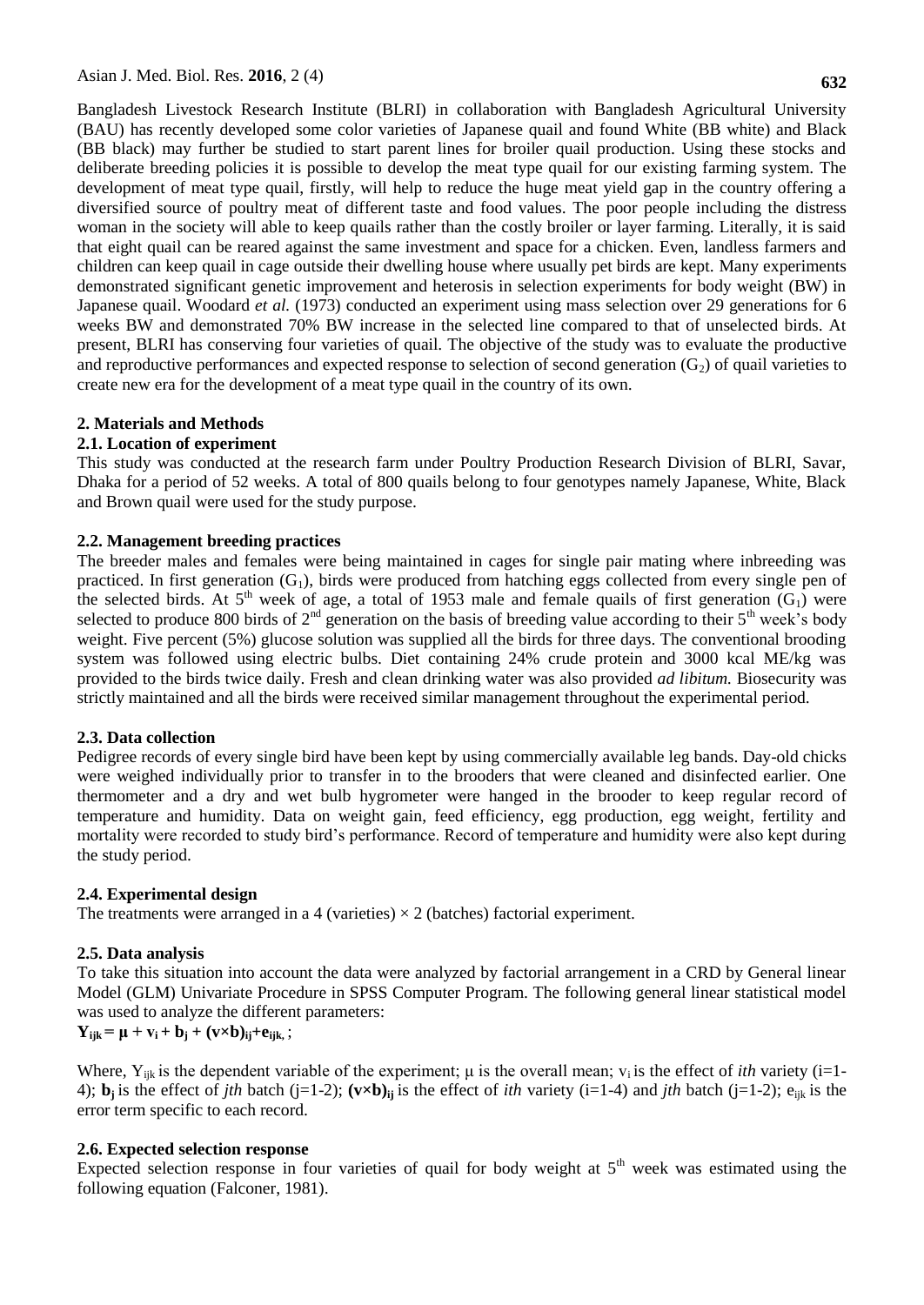# $R=h^2xS$

Where, R= Expected response in mass selection;  $h^2$ = heritability for body weight at 5<sup>th</sup> week of age; S= Selection differential.

### **3. Results and Discussion**

### **3.1. Reproductive performance**

Reproductive performance of four quail varieties are presented in Table 1. White variety had the highest fertility rate (98.31%) followed by Brown (97.42%), Japanese (97.75%) and Black (93.16%). The highest hatchability was observed in Japanese (97.75%) varieties than that of other three varieties. The present finding is not in agreement with the results of Rahman *et al.* (2011) and Halima and Islam (2012). Chick weight was highest in Black (7.36g) variety than that of other three varieties. Differences in chick weight at hatch between W and Br, Br and J, J and Bl, Bl and W were approximately 6.90, 2.74, 6.20 and 10.51% respectively. The chick: egg ratio was highest in Brown (65.30%) followed by White (65.24%), Black (65.19%) and Japanese (64.54%) quail genotypes. These data indicates that embryos in the Brown quail grew more rapidly or utilized nutrients more efficiently during the incubation period. It was also observed that chick weight was influenced by the egg weight. This observation is in agreement with the reports of Salah Uddin *et al.* (1994).

#### **Table 1. Reproductive performance of 4 quail varieties.**

|                                   | 4 varieties of quails |                  |                  |                  |  |
|-----------------------------------|-----------------------|------------------|------------------|------------------|--|
| <b>Parameter</b>                  | White                 | <b>Brown</b>     | <b>Japanese</b>  | <b>Black</b>     |  |
|                                   | $(Mean \pm SD)$       | $(Mean \pm SD)$  | $(Mean \pm SD)$  | $(Mean \pm SD)$  |  |
| Fertility%                        | $98.31 \pm 0.24$      | $97.42 \pm 0.09$ | $97.75 \pm 1.25$ | $93.16 \pm 0.06$ |  |
| Hatchability%                     | $65.75 \pm 9.98$      | $58.81 \pm 2.93$ | $73.20 \pm 3.09$ | $58.48 \pm 8.12$ |  |
| Culled Chicks%                    | $2.44 + 8.82$         | $3.36 \pm 2.68$  | $3.63 \pm 1.74$  | $3.00 \pm 00$    |  |
| Chick weight $(g)$                | $6.66 \pm 0.69$       | $7.12 \pm 0.72$  | $6.93 \pm 0.64$  | $7.36 \pm 0.70$  |  |
| Chick weight (as % of egg weight) | $65.24 \pm 2.52$      | $65.30 \pm 3.18$ | $64.54 \pm 3.12$ | $65.19 \pm 2.86$ |  |

#### **Table 2. Effect of varieties, batch and their interaction on growth performance up to 5 weeks of age.**

| <b>Parameters</b>       | <b>Batch</b>    | <b>Varieties of quail</b> |                    |                    |                    |                | Level of significance |                |  |
|-------------------------|-----------------|---------------------------|--------------------|--------------------|--------------------|----------------|-----------------------|----------------|--|
|                         |                 | <b>Japanese</b>           | <b>Brown</b>       | <b>Black</b>       | White              | <b>Variety</b> | <b>Batch</b>          | <b>Variety</b> |  |
|                         |                 | $(Mean \pm SD)$           | (Mean $\pm SD$ )   | (Mean $\pm SD$ )   | $(Mean \pm SD)$    |                |                       | $\times$ Batch |  |
| Chick weight            | 1 <sup>st</sup> | $6.67 \pm 0.69$           | $7.05 \pm 0.71$    | $6.94 \pm 0.68$    | $7.36 \pm 0.75$    | ***            | NS                    | <b>NS</b>      |  |
| (g)                     | 2 <sup>nd</sup> | $6.66 \pm 0.68$           | $7.25 \pm 0.72$    | $6.92 \pm 0.53$    | $7.36 \pm 0.64$    |                |                       |                |  |
|                         | averrage        | $6.66 \pm 0.69$           | $7.12 \pm 0.72$    | $6.93 \pm 0.64$    | $7.36 \pm 0.70$    |                |                       |                |  |
| $2nd$ week              | 1 <sup>st</sup> | $39.52 + 4.93$            | $44.99 + 4.60$     | $42.23 + 5.41$     | $42.93 \pm 5.26$   | ***            | ***                   | ***            |  |
| weight $(g)$            | 2 <sup>nd</sup> | $39.16 \pm 4.68$          | $41.90 \pm 5.05$   | $37.35 \pm 6.19$   | $42.95 \pm 6.29$   |                |                       |                |  |
|                         | averrage        | $39.39 \pm 4.83$          | $43.77 + 5.01$     | $40.62 \pm 6.13$   | $42.94 + 5.78$     |                |                       |                |  |
| 4 <sup>th</sup><br>week | 1 <sup>st</sup> | $83.83 \pm 7.49$          | $90.60 \pm 7.18$   | $83.44 \pm 12.82$  | $96.74 \pm 9.39$   | ***            | ***                   | ***            |  |
| weight $(g)$            | 2 <sup>nd</sup> | $84.14 + 6.80$            | $96.33 + 9.27$     | $89.19 + 9.90$     | $99.37+9.79$       |                |                       |                |  |
|                         | aver.           | $83.95 \pm 7.24$          | $92.84 + 8.53$     | $85.37 \pm 12.20$  | $98.05 \pm 9.67$   |                |                       |                |  |
| $5^{\text{th}}$<br>week | 1 <sup>st</sup> | $100.14 \pm 9.13$         | $116.22 \pm 11.62$ | $108.61 \pm 7.80$  | $120.55 \pm 10.39$ | ***            | ***                   | <b>NS</b>      |  |
| weight $(g)$            | 2 <sup>nd</sup> | $95.27 \pm 9.84$          | $112.32 \pm 9.87$  | $104.45 \pm 10.53$ | $115.34 \pm 10.39$ |                |                       |                |  |
|                         | aver.           | $98.28 \pm 9.69$          | $114.71 \pm 11.13$ | $107.24 \pm 8.98$  | $117.94 \pm 10.70$ |                |                       |                |  |

NS=Non significant (p>0.05); \*\*\*= highly significant (p<0.001)

## **Table 3. Effect of variety on chick mortality (%) up to 5 weeks of age.**

| <b>Parameter</b>  | <b>Quail Variety</b> |                        |                   |              | $(df=2)$<br>ns" | <b>P-Value</b> |
|-------------------|----------------------|------------------------|-------------------|--------------|-----------------|----------------|
|                   | <b>Japanese</b>      | White                  | Brown             | <b>Black</b> |                 |                |
| Mortality<br>(96) | 8.43                 | 10.7<br>$\overline{ }$ | $\sim$ 22<br>∪.J∠ | 17.62        | 25.00           | p<0.01         |